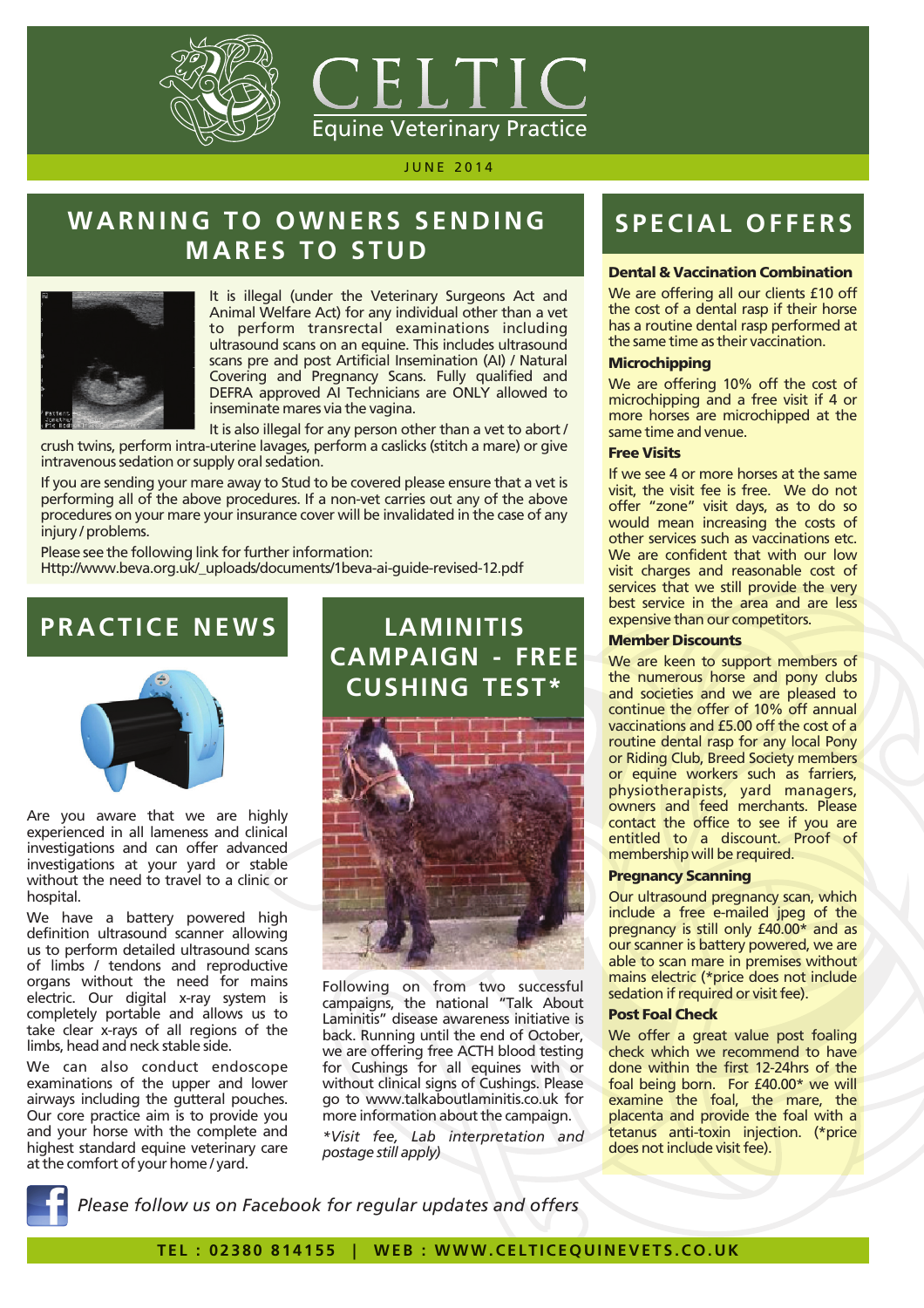



### **SARCOIDS - WHAT ARE THEY?**



Sarcoids (low-grade fibrosarcomas) are the most common equine tumours seen and account for approximately nine out of every ten skin tumours seen in horses. They are non-malignant (i.e. they do not spread throughout the body) but do grow larger and often spread and multiply locally. As they grow they may ulcerate and bleed, their presence can cause irritation, interference with tack and loss of value to the affected horse. If knocked or rubbed their surface will bleed, and fly worry and local infection commonly occur.

Sarcoids can occur just about anywhere on the body but are most commonly found on the head, (especially around the eyes), the underneath of the abdomen and around the sheath, chest, ears and lower limbs. Single tumours or a number of sarcoids may occur in one area or over many parts of the body.

There are different types of sarcoid and they can vary quite widely in appearance. Flat (sessile) sarcoids appear as round to oval, flat areas of roughened, hairless, irregular skin. The skin feels slightly thickened. Fibroblastic sarcoids are irregularly round, raised, firm lumps. They are usually smooth and hairless at least over part of their surface but smaller ones are sometimes covered with normal-looking skin. If the surface becomes damaged, or often after normal growth, the tumour will ulcerate and bleed, leading to scab formation. Verrucous sarcoids appear wart-like with an irregular surface. A horse may have different types of sarcoids at the same time and mixed-types also occur. Sarcoids can grow to become very large (over 8-10 centimetres), although most remain smaller than this.

There is strong evidence that sarcoids are initiated by a virus infection. This theory explains how sarcoids first appear and how they spread. Some genetic families appear particularly susceptible to

developing sarcoids more readily than others, but there is no difference in susceptibility between horses of different coat colours. Some breeds may be more susceptible than others. It is not uncommon for 'proud flesh', i.e. the exuberant granulation tissue that often develops in healing equine wounds, to transform into sarcoids.

There are several options for the treatment of sarcoids and more than one treatment may be used at the same time. The important thing to remember is that sarcoids have a tendency to recur either at the site of removal or nearby. The choice of treatment will depend upon several factors:-

- The number / size of sarcoids present. •
- The part of the horse affected. •
- The facilities and drugs available. •
- Financial considerations.

It is possible to remove the bulk of some sarcoids, especially those with a short stalk or neck, by fixing a tight ligature around its base or applying 'elastrator' rings. The ligature cuts off the tumour's blood supply and it dies away or falls off usually 10 days to two weeks later. This method is useful for short-term control of relatively large sarcoids on the inside of the hind limbs or abdomen but does not usually give long-term resolution of the problem.

### **TOP TIP:**

To stop flies landing on what you think may be a sarcoid, therefore reducing further sarcoids developing, we recommend that all sarcoids, if not already being treated, are kept covered with a mixture of 50 / 50 Vaseline and an ivermectin based wormer.

The sarcoid may be frozen by using liquid nitrogen or another appropriate freezing agent, which causes the tissue to die away. If the sarcoid is large, most of it can be cut away first (de-bulking), leaving only the base to be frozen.

This method is more effective at preventing recurrence than surgery alone, but often results in the development of patches of white hair due to damage to hair follicles.

Where available, surgical laser treatment allows either the bulk of the sarcoid to be removed and the base eroded in one step or the base eroded after de-bulking the main mass. There is minimal bleeding because the tissues are burnt, but healing can be slow. Scars will form but hair colour is usually unaffected. Irradiated Rods: This highly specialised technique is not widely used but can be effective particularly for eyelid sarcoids where it is necessary to try to save the eyelid. The radioactive treatment shrinks the tumour and may disfigure the eyelid. This form of treatment must be performed under specially licensed conditions.

BCG is a vaccine produced from the bacterium Mycobacterium bovis for immunisation against tuberculosis. It may be injected into the sarcoid tumour(s), often with useful results.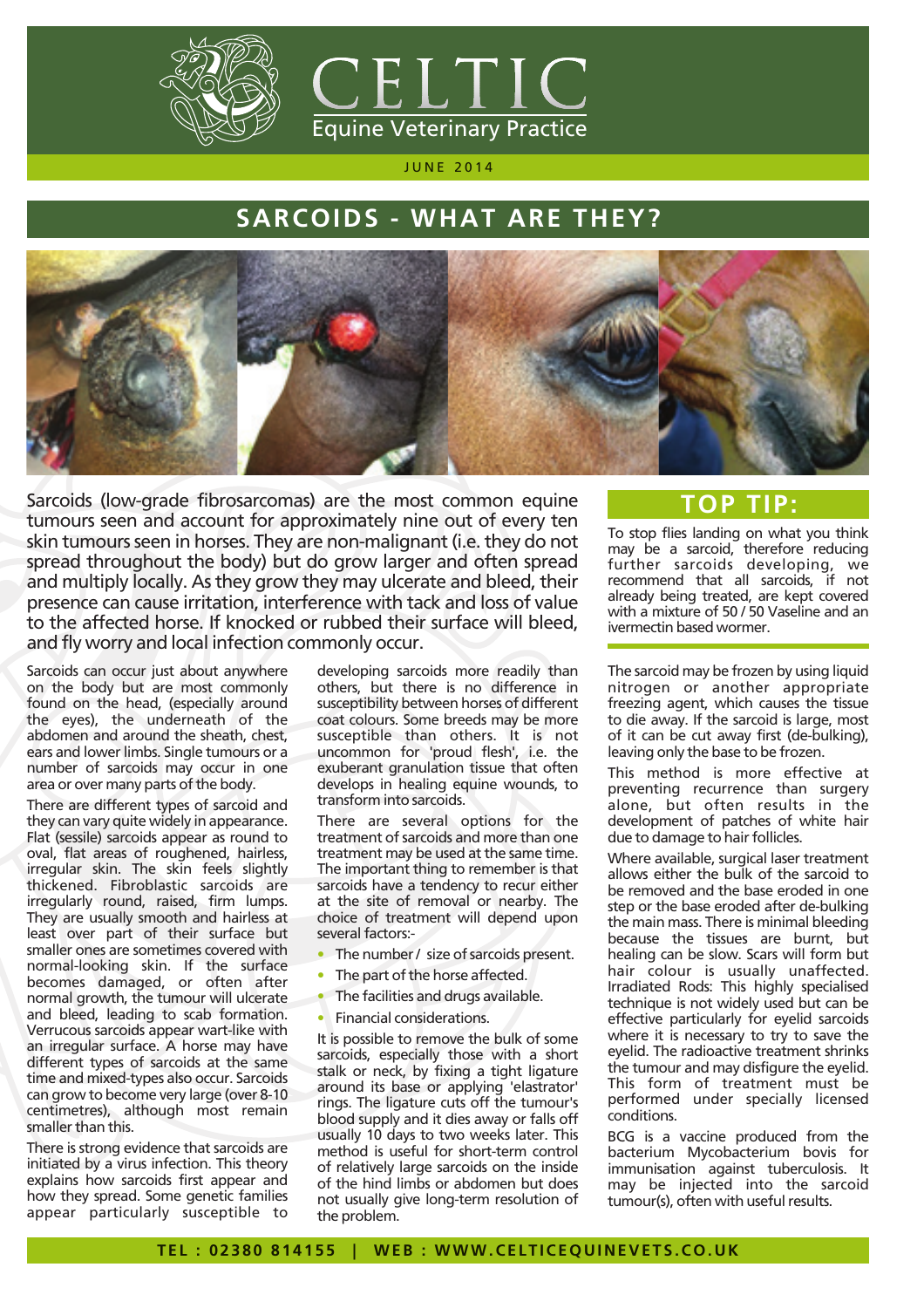



## **SARCOIDS** *(continued)*

Several injections over weeks or months may be required. This treatment is aimed at provoking an immune reaction from the horse's body to destroy or reject the sarcoid tissue. It is most commonly used for eyelid tumours because, if effective, it allows the eyelid to be saved. A response may not be seen for several weeks after first injection. There is often initial swelling and there may be skin damage following injections and rarely, death has been reported following an anaphylactic shock reaction to the vaccine. Horses to be treated with BCG should receive antiinflammatory drugs prior to each treatment.

Specially prepared cytotoxic (tissue killing) creams have been widely used to treat sarcoid tumours. These attack the abnormal cells in the sarcoid and are often highly effective, but can also damage healthy tissues. They must be used with great care, especially over bony areas or blood vessels and nerves. They can be used on smaller and flat sarcoids or larger ones after surgical debulking. The cream can only be supplied to and used by a veterinary surgeon. Another cytotoxic drug (Cisplatin) is available but must be injected into a sarcoid to be effective. This is another highly specialised technique as dose and pattern of injections varies with size and shape of the sarcoid. Both techniques cause local inflammation and scaring is variable, depending on the size and location of the sarcoids.

It is seldom possible to predict, with accuracy, which treatment will be most successful for the treatment of an individual sarcoid at the start. No matter which treatment option is chosen it can take many months to remove some sarcoids and the effect may not be permanent. Treatment may need to be repeated or changed if new sarcoids appear. Such treatment can be costly

Sarcoids are much more significant than 'just a few lumps' and can be difficult and costly to deal with. If you think your horse or pony may have one or more sarcoids, you should ask your veterinary surgeon for advice. Best results are achieved when a diagnosis is made and appropriate treatment is started early. Scarring is less obvious when the sarcoids are removed or treated when they are small.

## WORM EGG COUNTS

A resistance to all the licensed classes of anthelmintics (wormers) has been reported and it is established which anthelmintics are effective on a particular property especially where stocking densities are high and interval dosing has been used for many years.

•



Many horses on well managed properties will go the entire grazing season without developing a high FWEC (faecal worm egg count) and do not need to receive any anthelmintic treatment through the grazing season. A single dose of larvicidal anthelmintic is often considered in the Autumn to treat any cysthostomins that may have encysted but on well managed properties with little or no exposure even this may not be necessary and ideally a purley targeted approach would be adopted in which all treatments are administered on the basis of demonstrable infection. Targeted treatment of tapeworms is not possible due to limitations of testing methods. Routine treatment for tapeworm once or twice per year is typically advocated. However on well

managed properties where ELISA (tapeworm) testing has demonstrated freedom from, or very low exposure routine treatment for tapeworm may only be required once a year.

A FWEC should be performed prior to and 14-17 days after administration of the anthelminthic in question dosed at the animals measured weight or 110% of the estimated weight (e.g weigh tape not just by eye).

- We recommend that FWEC are performed as the weather warms in early Spring or after the egg reappearance period of any previous anthelmintic has expired. •
- Ideally sample all horses on the same property at the same time.
- Consider faecal egg count reduction tests at the start of each year, especially if the use of pyrantel (Strongid P) or fenbendazole (Panacur) is being considered. •

We are now able to provide our clients with FWEC kits at a reduced price of £9.48 which clients can send straight to the laboratory. complete with all the information you will require. The results are sent to us so we can provide you with the necessary worming advice and advise which (if any) wormer is required.

### **STAFF NEWS**

We are delighted to announce that Sarah Bessant, one of our Office Administrators, has given birth to a baby boy, named Wilfie.

Kate Robb is covering whilst Sarah is on maternity leave. Kate lives locally and keeps New Forest Ponies. She is a keen New Forest Pony breeder (Knavesash), and exhibitor where she competes at county level.

### **APPOI NTMENTS**

We would kindly ask all clients to book any routine calls (e.g. vaccinations, dental rasps, microchips, castrations, pregnancy scan etc) at least 2 weeks in advance to ensure the visit is on a day that suits you.

Please note that we require at least 24hrs notice if you would like to **cancel your** appointment. Missed appointments or visits that have been given less than 24hrs notice to cancel may be charged up to 50% of the fee for the work booked.